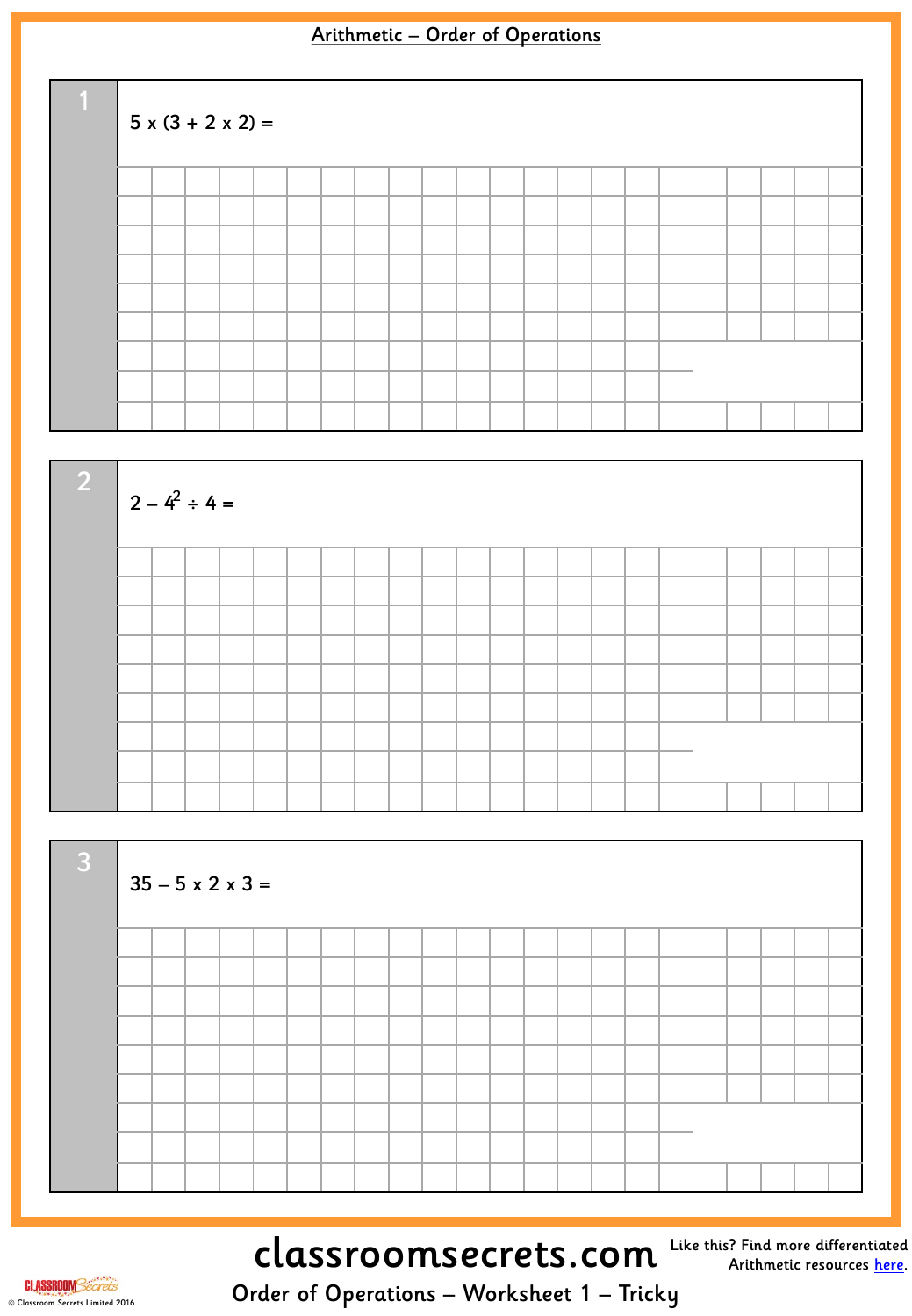| $\overline{1}$ | $5x(3 + 2x2) =$ |  |  |  |  |  |  |  |  |  |  |  |  |  |  |  |  |  |    |  |  |  |  |
|----------------|-----------------|--|--|--|--|--|--|--|--|--|--|--|--|--|--|--|--|--|----|--|--|--|--|
|                |                 |  |  |  |  |  |  |  |  |  |  |  |  |  |  |  |  |  |    |  |  |  |  |
|                |                 |  |  |  |  |  |  |  |  |  |  |  |  |  |  |  |  |  |    |  |  |  |  |
|                |                 |  |  |  |  |  |  |  |  |  |  |  |  |  |  |  |  |  |    |  |  |  |  |
|                |                 |  |  |  |  |  |  |  |  |  |  |  |  |  |  |  |  |  |    |  |  |  |  |
|                |                 |  |  |  |  |  |  |  |  |  |  |  |  |  |  |  |  |  |    |  |  |  |  |
|                |                 |  |  |  |  |  |  |  |  |  |  |  |  |  |  |  |  |  |    |  |  |  |  |
|                |                 |  |  |  |  |  |  |  |  |  |  |  |  |  |  |  |  |  | 35 |  |  |  |  |
|                |                 |  |  |  |  |  |  |  |  |  |  |  |  |  |  |  |  |  |    |  |  |  |  |
|                |                 |  |  |  |  |  |  |  |  |  |  |  |  |  |  |  |  |  |    |  |  |  |  |





classroomsecrets.com



**CLASSROOM** Secrets © Classroom Secrets Limited 2016

Order of Operations – Worksheet 1 – Tricky ANSWERS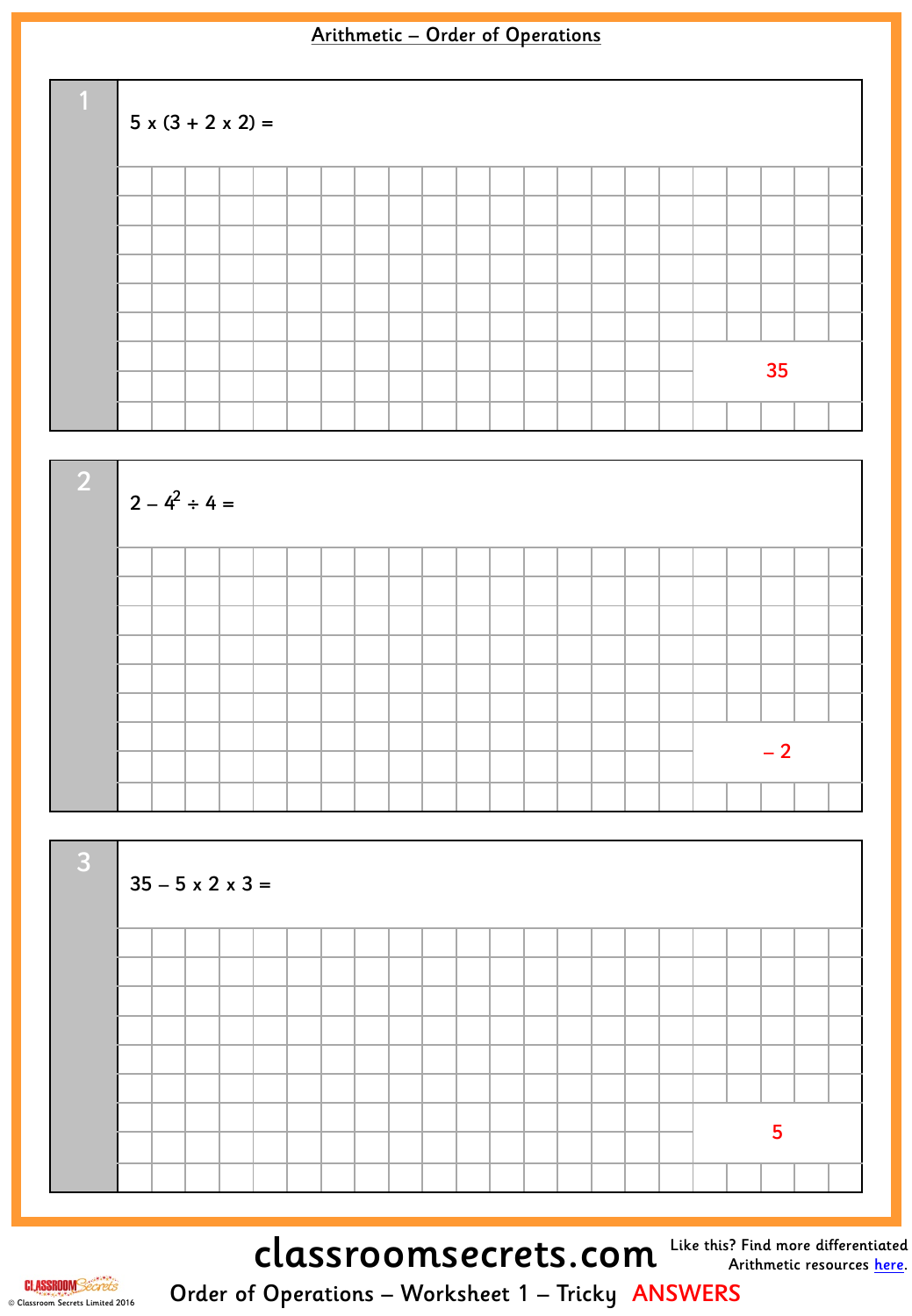| T). | $3^2$ + 3 x (5 + 6) = |  |  |  |  |  |  |  |  |  |  |  |  |  |  |  |  |  |  |
|-----|-----------------------|--|--|--|--|--|--|--|--|--|--|--|--|--|--|--|--|--|--|
|     |                       |  |  |  |  |  |  |  |  |  |  |  |  |  |  |  |  |  |  |
|     |                       |  |  |  |  |  |  |  |  |  |  |  |  |  |  |  |  |  |  |
|     |                       |  |  |  |  |  |  |  |  |  |  |  |  |  |  |  |  |  |  |
|     |                       |  |  |  |  |  |  |  |  |  |  |  |  |  |  |  |  |  |  |
|     |                       |  |  |  |  |  |  |  |  |  |  |  |  |  |  |  |  |  |  |
|     |                       |  |  |  |  |  |  |  |  |  |  |  |  |  |  |  |  |  |  |
|     |                       |  |  |  |  |  |  |  |  |  |  |  |  |  |  |  |  |  |  |
|     |                       |  |  |  |  |  |  |  |  |  |  |  |  |  |  |  |  |  |  |
|     |                       |  |  |  |  |  |  |  |  |  |  |  |  |  |  |  |  |  |  |





## classroomsecrets.com

Like this? Find more differentiated Arithmetic resources [here](http://www.classroomsecrets.com/tag/arithmetic).

**CLASSROOM**Secrets © Classroom Secrets Limited 2016

Order of Operations – Worksheet 2 – Tricky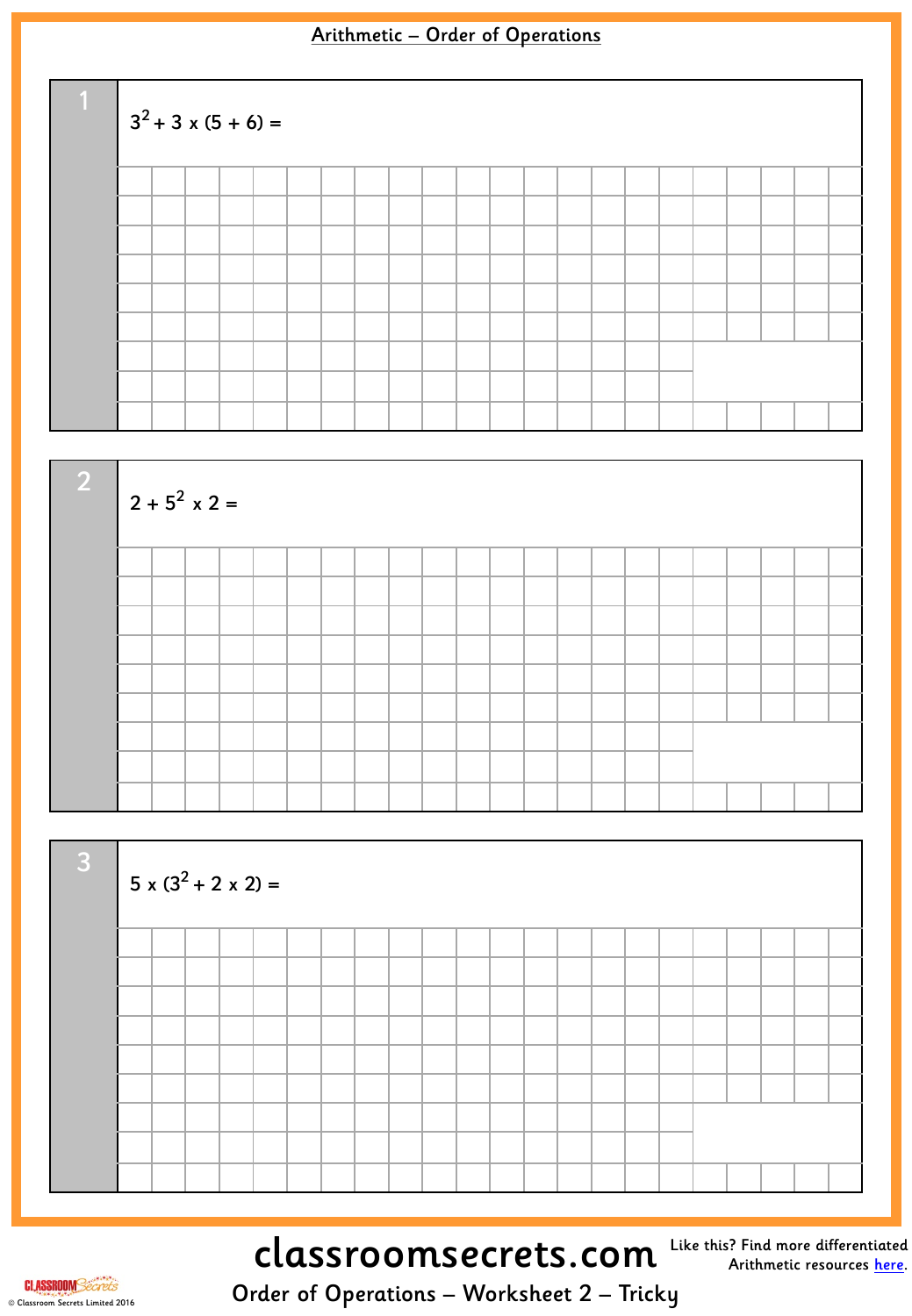| H. | $3^2$ + 3 x (5 + 6) = |  |  |  |  |  |  |  |  |  |  |  |  |  |  |  |    |  |  |  |  |  |  |
|----|-----------------------|--|--|--|--|--|--|--|--|--|--|--|--|--|--|--|----|--|--|--|--|--|--|
|    |                       |  |  |  |  |  |  |  |  |  |  |  |  |  |  |  |    |  |  |  |  |  |  |
|    |                       |  |  |  |  |  |  |  |  |  |  |  |  |  |  |  |    |  |  |  |  |  |  |
|    |                       |  |  |  |  |  |  |  |  |  |  |  |  |  |  |  |    |  |  |  |  |  |  |
|    |                       |  |  |  |  |  |  |  |  |  |  |  |  |  |  |  |    |  |  |  |  |  |  |
|    |                       |  |  |  |  |  |  |  |  |  |  |  |  |  |  |  |    |  |  |  |  |  |  |
|    |                       |  |  |  |  |  |  |  |  |  |  |  |  |  |  |  |    |  |  |  |  |  |  |
|    |                       |  |  |  |  |  |  |  |  |  |  |  |  |  |  |  |    |  |  |  |  |  |  |
|    |                       |  |  |  |  |  |  |  |  |  |  |  |  |  |  |  | 42 |  |  |  |  |  |  |
|    |                       |  |  |  |  |  |  |  |  |  |  |  |  |  |  |  |    |  |  |  |  |  |  |





classroomsecrets.com



Order of Operations – Worksheet 2 – Tricky ANSWERS

Like this? Find more differentiated Arithmetic resources [here](http://www.classroomsecrets.com/tag/arithmetic).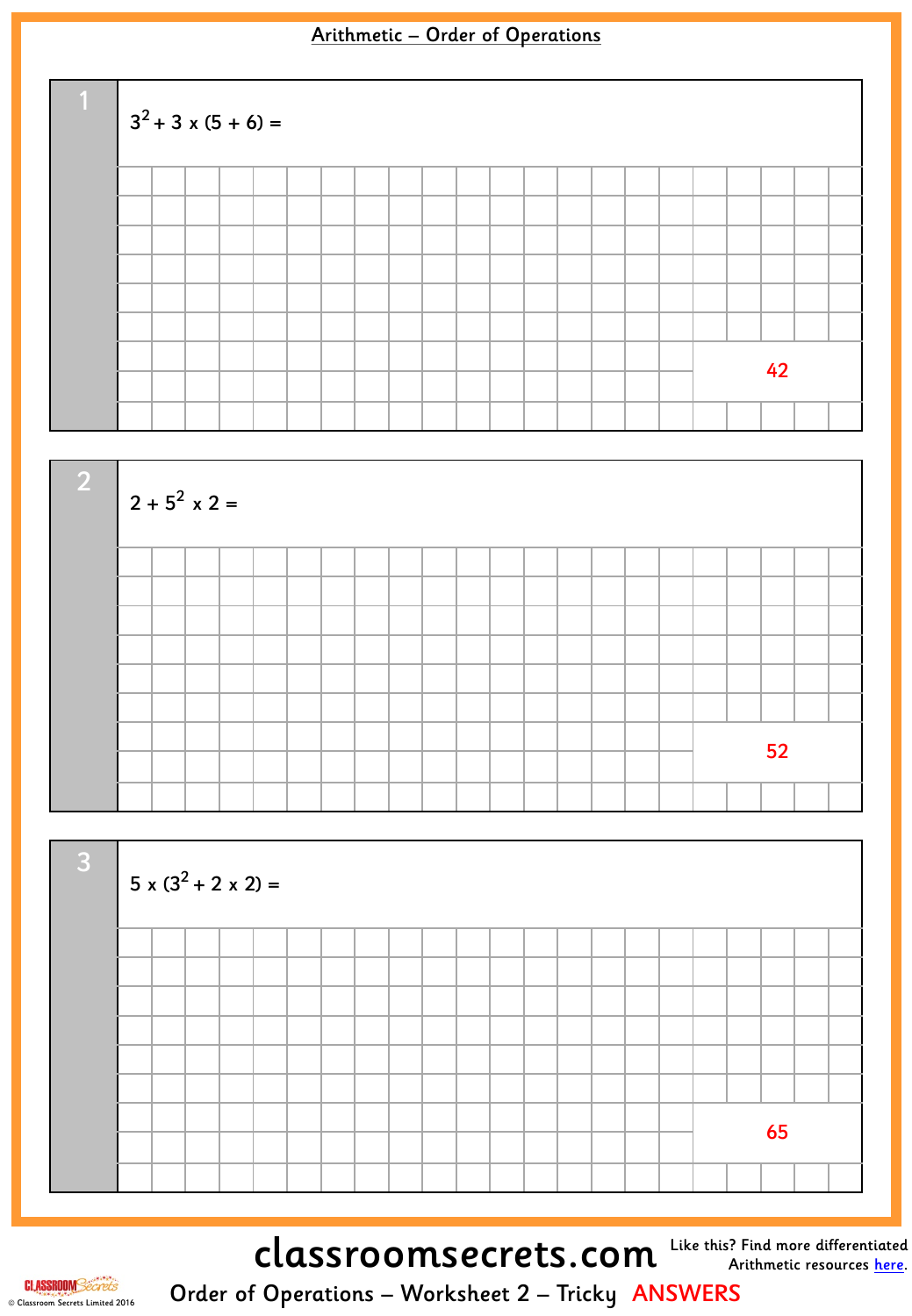





# classroomsecrets.com Like this? Find more differentiated

Arithmetic resources <u>[here](http://www.classroomsecrets.com/tag/arithmetic)</u>.

**CLASSROOM**Secrets © Classroom Secrets Limited 2016

Order of Operations – Worksheet 3 – Tricky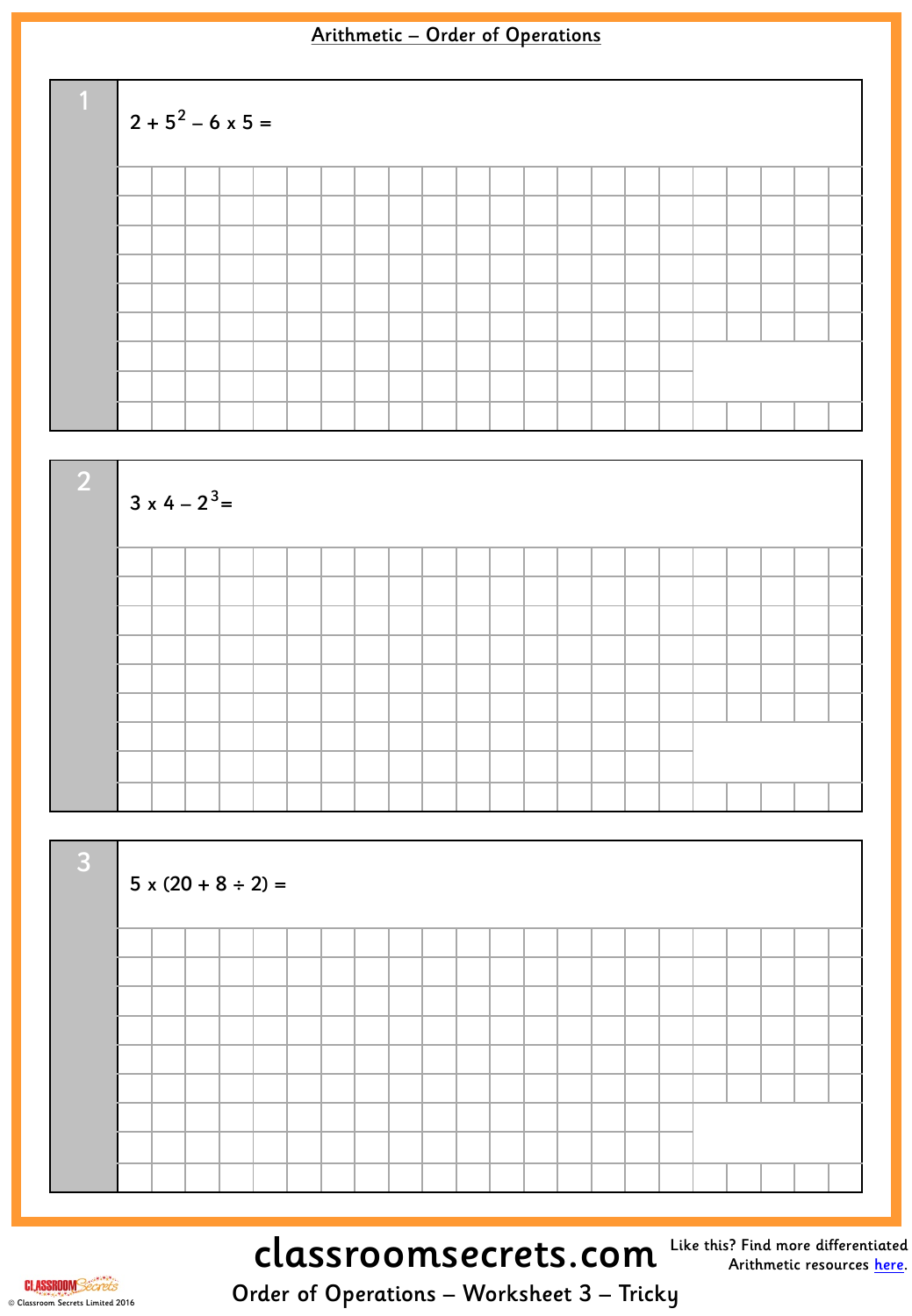





classroomsecrets.com Like this? Find more differentiated



Order of Operations – Worksheet 3 – Tricky ANSWERS

Arithmetic resources <u>[here](http://www.classroomsecrets.com/tag/arithmetic)</u>.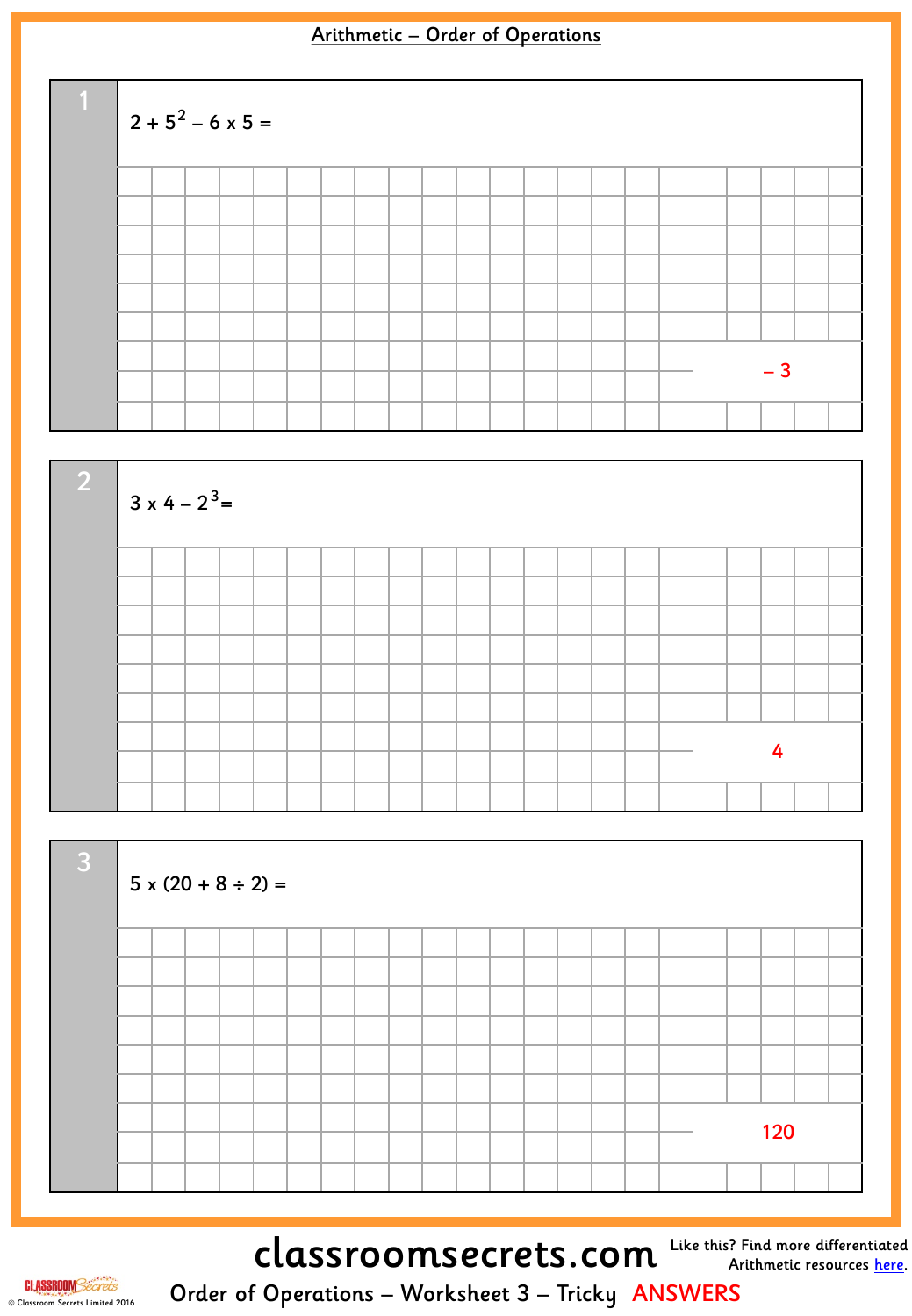





# classroomsecrets.com Like this? Find more differentiated

Arithmetic resources <u>[here](http://www.classroomsecrets.com/tag/arithmetic)</u>.

**CLASSROOM**Secrets © Classroom Secrets Limited 2016

Order of Operations – Worksheet 4 – Tricky